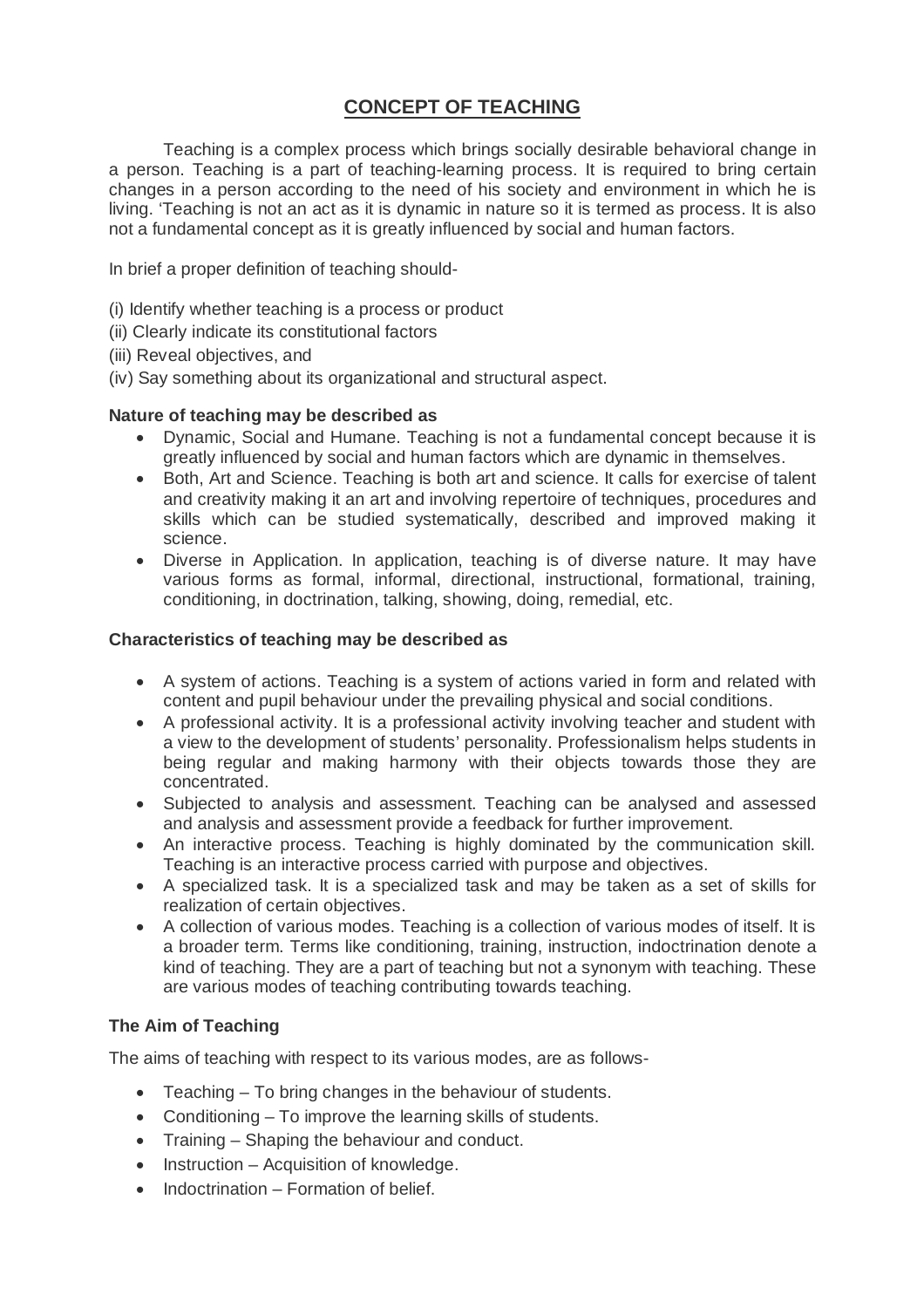## **Objectives of Teaching**

Major objectives of teaching are as follows :

- To bring desired changes in pupils.
- To shape behaviour and conduct.
- Acquisition of knowledge
- To improve the learning skills of students.
- Formation of belief.
- To provide a social and efficient member to the society. Four Modern Concepts of **Teaching**

## **Different Variables of Teaching**

Teaching process involves following variables.

### **1. Dependent Variable**

The student is a dependent variable. He is subjected to changes and developments through the efforts of the teacher and teaching process. In the process of teaching, the dependent variable plays the functional or active part.

### **2. Independent Variable**

The teacher is an independent variable. He is responsible for the functioning of students, the dependent variables. He is free to act in the process while students are quite dependent on him. The teacher plans, organizes, leads and controls the process of teaching. Like dependent variables, independent variables also play the functional or active part.

### **3. Intervening Variables**

There is need of desirable interaction between the dependent and the independent variable to achieve the goals of teaching. This role is played by the intervening variables. The content of teaching, methods and techniques, tactics and strategies management of instructional material and teaching environments, etc., are the Intervening Variables.

## **Basic requirements of teaching are**

- 1. All the three variables of teaching
- 2. Professionalism
- 3. Suitable environment
- 4. Teacher-student relationship
- 5. Student's discipline

6. Teacher's devotion to teaching, and also on the other hand, student's devotion to learning.

## **Learner's Characteristics**

- Habit of Readiness
- **•** Habit of Exercise
- **•** Habit of Fffect
- Attitudes and Habits
- Absence of anger and jealousy among learners
- Slow Beginning and Gradual Development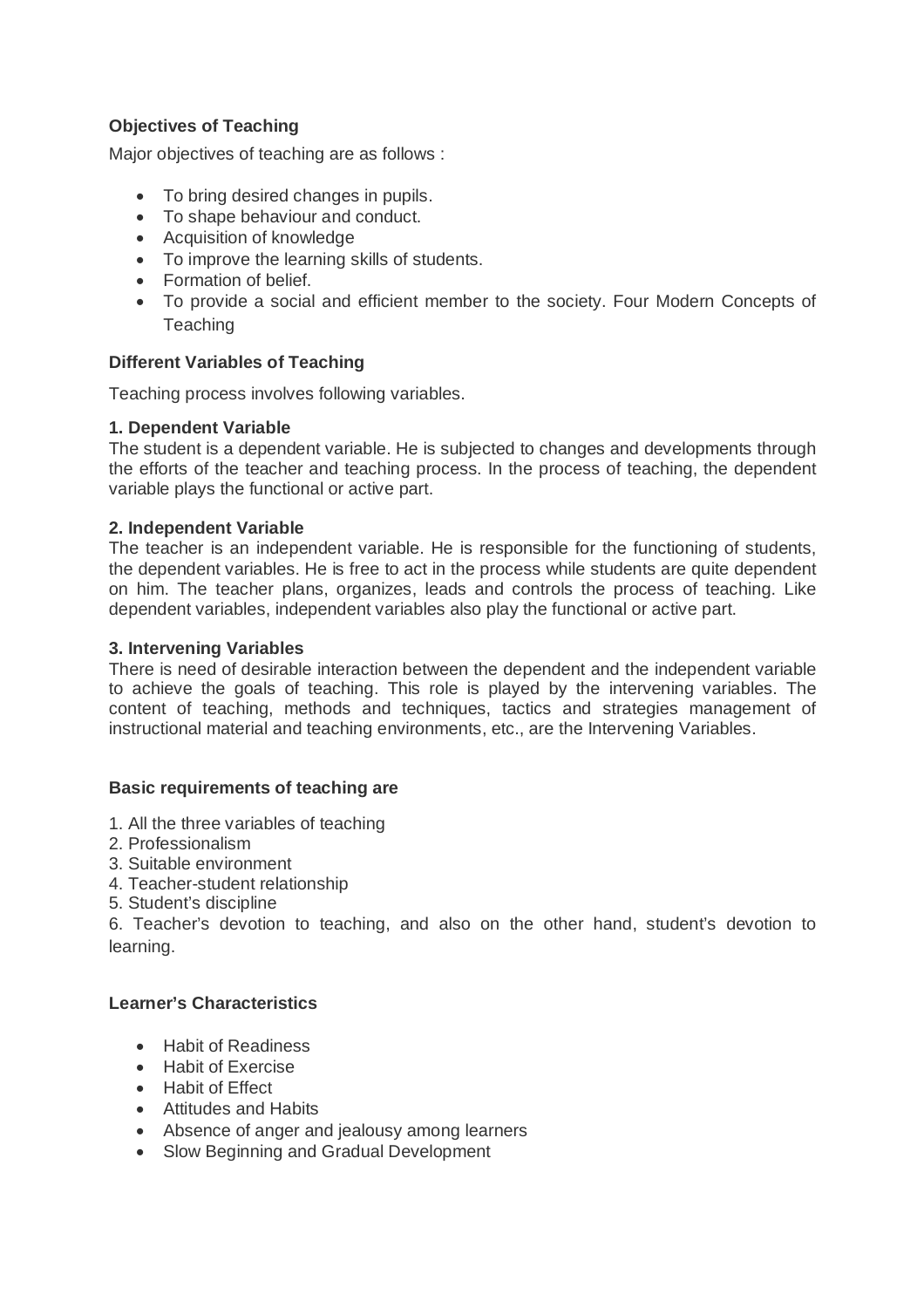## **Factors Affecting Teaching**

Following factors affect teaching.

- All the three variables, i.e., dependent, independent and intervening variables
- Teacher-student relationship
- Methods of teaching used;
- Teacher-administration relationship; and
- The social environment.

## **Psychology Theories**

Much of w hat we know about human thought and behavior has emerged thanks to various psychology theories. For example, behavioral theories demonstrated how conditioning can be used to learn new information and behaviors. Psychology students typically spend a great deal of time studying these different theories. Some theories have fallen out of favor, while others remain widely accepted, but all have contributed tremendously to our understanding of human thought and behavior. By learning more about these theories, you can gain a deeper and richer understanding of psychology's past, present and future.

- 1. Behavioral Theories
- 2. Cognitive Theories
- 3. Developmental Theories
- 4. Humanist Theories
- 5. Personality Theories
- 6. Social Psychology Theories
- 7. Learning Theories

## **1. Behavioral Theories**

Behavioral psychology, also known as behaviorism, is a theory of learning based upon the idea that all behaviors are acquired through conditioning. Advocated by famous psychologists such as John B. Watson and B.F. Skinner, behavioral theories dominated psychology during the early half of the twentieth century. Today, behavioral techniques are still widely used in therapeutic settings to help clients learn new skills and behaviors. Conditioning occurs through interaction with the environment. Behaviorists believe that our responses to environmental stimuli shapes our behaviors.

## **2. Cognitive Theories**

Cognitive theories of psychology are focused on internal states, such as motivation, problem solving, decision-making, thinking, and attention. Cognitive psychology is the branch of psychology that studies mental processes including how people think, perceive, remember and learn. As part of the larger field of cognitive science, this branch of psychology is related to other disciplines including neuroscience, philosophy and linguistics. The core focus of cognitive psychology is on how people acquire, process and store information. There are numerous practical applications for cognitive research, such as improving memory, increasing decision-making accuracy and structuring educational curricula to enhance learning.

#### **3. Developmental Theories**

Theories of development provide a framework for thinking about human growth, development, and learning. If you have ever wondered about what motivates human thought and behaviour, understanding these theories can provide useful insight into individuals and society.